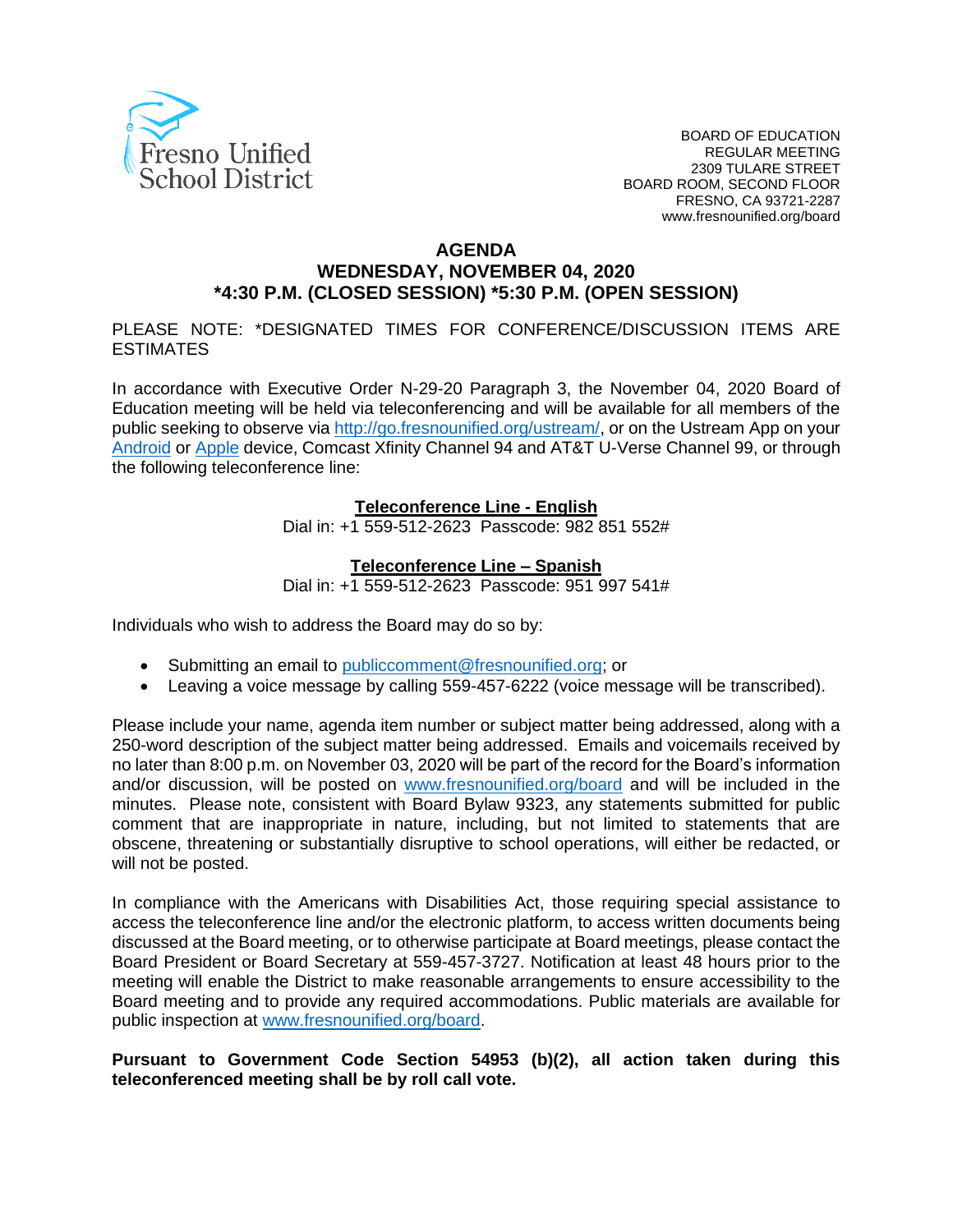**\*4:30 P.M**.

**CALL** Meeting to Order

**OPPORTUNITY** for Public Comment on Closed Session Agenda Items **RECESS** to Cabinet Room for Closed Session to discuss the following:

- 1. Student Expulsions pursuant to Education Code Section 35146.
- 2. Conference with Labor Negotiator (Government Code Section 54957.6); FUSD Negotiator(s): Paul Idsvoog; Employee Organizations(s): FTA, CSEA, Chapter 125, CSEA, Chapter 143, SEIU, Local 521, FASTA/SEIU, Local 521/CTW, CLC, Fresno Unified Building & Construction Trades/FTA; International Association of Machinists and Aerospace Workers (IAMAW), Unrepresented Employees: All Management, Confidential, and Supervisory Employees.
- 3. Public Employee Discipline/Dismissal/Release/Reassignment/Resignation.
- 4. Public Employment/Appointment (Government Code Section 54957). a. Principal
- 5. Conference with Legal Counsel Anticipated/Pending/Threatened Litigation (Government Code Section 54956.9(d)(2)).
	- a. Potential Case: One (1)
	- b. Patricia Bess-Ellis v. Fresno Unified Workers' Compensation Fresno Unified Case No. WC17-1020-1273, 2016-0843, 2015-0747
	- c. Maria Diaz v. Fresno Unified Workers' Compensation Fresno Unified Case No. 2018-0332

# **\*5:30 P.M., RECONVENE** and report action taken during Closed Session, if any.

# **HEAR Reports from Student Board Representatives**

An opportunity is provided to hear comments/reports from Student Board Representatives from Patiño Entrepreneurial High School. Contact person: Kim Mecum, 457-3731.

# **HEAR Report from Superintendent**

# **BOARD/SUPERINTENDENT COMMUNICATION**

# **OPPORTUNITY for Public Comment on Consent Agenda Items**

**ALL CONSENT AGENDA** items are considered routine by the Board of Education and will be enacted by one motion. There will be no separate discussion of items unless a Board member so requests, in which event, the item(s) will be considered following approval of the Consent Agenda.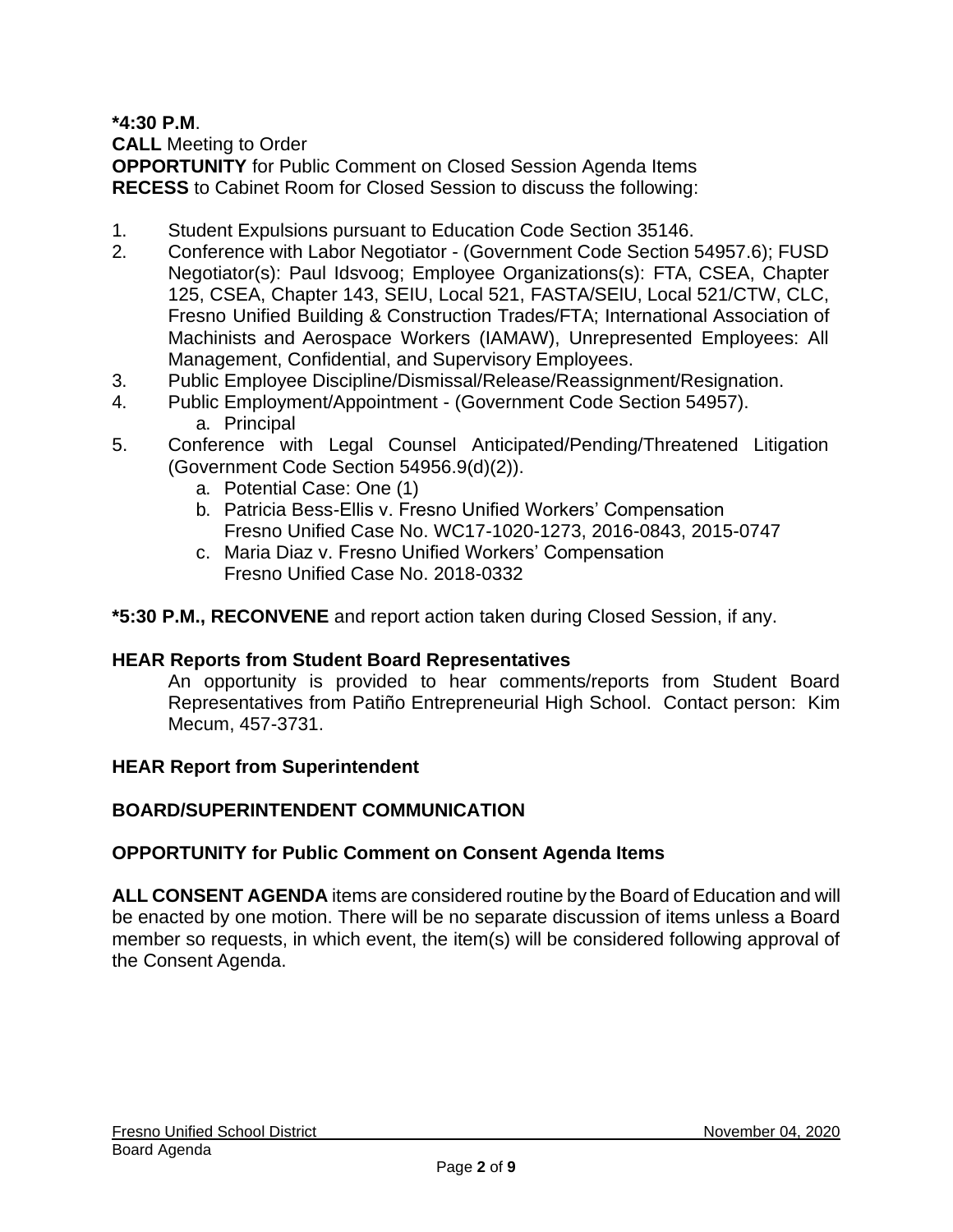# **A. CONSENT AGENDA**

# **A-1, APPROVE Personnel List**

Included in the Board binders is the Personnel List, Appendix A, as submitted. The Superintendent recommends approval. Fiscal impact: There is no fiscal impact to the district at this time. Contact person: Paul Idsvoog, telephone 457-3548.

### **A-2, APPROVE Minutes from Prior Meeting**

Included in the Board binders are the draft minutes from the October 21, 2020 Regular Board Meeting. The Superintendent recommends approval. Fiscal impact: There is no fiscal impact to the district at this time. Contact person: Robert G. Nelson, telephone 457-3884.

#### **A-3, ADOPT Resolution Ordering the Date of the Annual Organizational Meeting of the Governing Board**

Included in the Board binders is a Resolution Ordering the Date of the Annual Organizational Meeting of the Governing Board as December 16, 2020. Pursuant to section 35143 of the Education Code of the State of California, the governing board of each district shall select an annual organizational meeting date. The date must fall within a 15-day period commencing on the day a new member's term begins or would begin, i.e. the same 15-day period applies to election and nonelection years. Pursuant to California Education Code section 5017, in 2020 new member terms begin on the second Friday of December. Therefore, the 2020 annual organizational meeting date must fall between December 11, 2020 and no later than December 25, 2020. The Superintendent recommends adoption. Fiscal impact: There is no fiscal impact to the district at this time. Contact person: David Chavez, telephone 457-3566.

#### **A-4, ADOPT Variable Term Waiver**

Included in the Board binders are Variable Term Waivers for Teachers that have exhausted the Provisional Internship Permit (PIP) and the Short-Term Staff Permit (STSP). Due to the closure of test centers caused by the shelter-in-place orders, the California Commission on Teacher Credentialing has developed a Variable Term Waiver option to grant teachers one extra year on their PIP or STSP to allow them to continue to teach in the 2020/21 school year. With the issuance of the variable term waiver, teachers have an additional year to complete coursework and/or exams so they may become intern-eligible or obtain a preliminary credential for the 2021/22 school year. The Superintendent recommends adoption. Fiscal impact: There is no fiscal impact to the district at this time. Contact person: Paul Idsvoog, telephone 457-3548.

### **A-5, ADOPT Variable Term Waiver for Bilingual, Cross-cultural, Language and Development Authorization**

Included in the Board binders are Variable Term Waiver requests for Guadalupe Arellano and Leilani Silva to serve as Dual Immersion Multiple Subject teachers. The Superintendent recommends adoption. Fiscal impact: There is no fiscal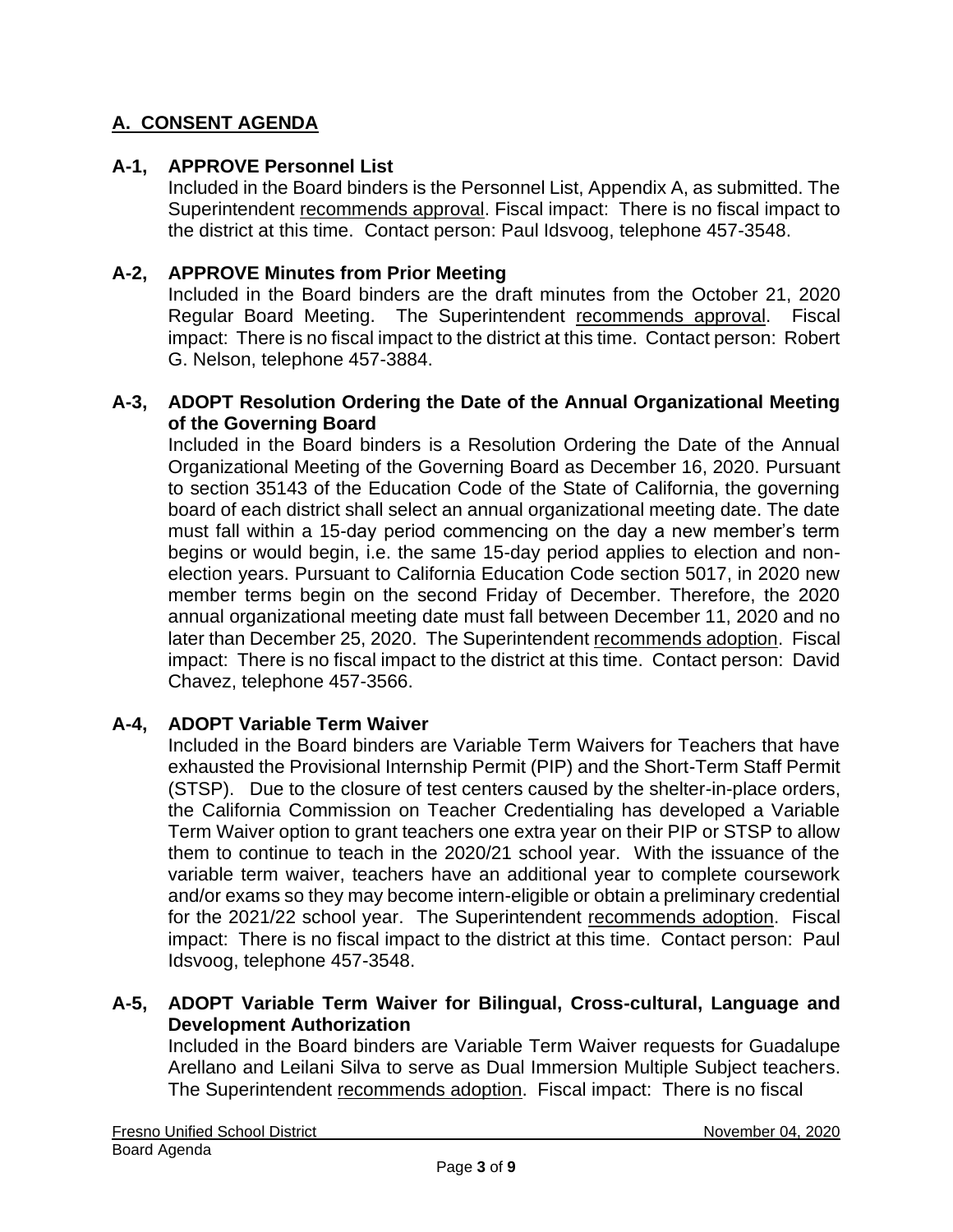impact to the district at this time. Contact person: Paul Idsvoog, telephone 457- 3548.

# **A-6, ADOPT Variable Term Waiver for Career Technical Education Credential Holders**

Included in the Board binders is the communication from Fresno County Superintendent of Schools explaining the recommendation for the Variable Term Waiver for Career Technical Education (CTE) Credential holders. The Commission on Teacher Credentialing (CTC) has stated the Preliminary CTE credential holders should be issued a Variable Term Waiver for the English Learner Authorization until the CTE program is completed. The English Learner classes are embedded in the CTE program. Individuals will not have the English Learner Authorization stated on their credential document until the CTE program is completed and the clear credential is issued. The Superintendent recommends adoption. Fiscal impact: There is no fiscal impact to the district at this time. Contact person: Paul Idsvoog, telephone 457-3548.

### **A-7, APPROVE Provisional Internship Permits**

Included in the Board binders are Provisional Internship Permit (PIP) recommendations to rehire or hire upon Board approval. The Superintendent recommends approval. Fiscal impact: There is no fiscal impact to the district at this time. Contact person: Paul Idsvoog, telephone 457-3548.

### **A-8, APPROVE FRESH After School Partnership Program Services Agreement through the Fresno County Superintendent of Schools**

Request approval for a service agreement to implement afterschool programs in partnership with the Fresno County Superintendent of Schools (FCSS) grant awarded through the California Department of Education. The Superintendent recommends approval. Fiscal impact: The district shall submit a monthly reimbursement claim of FRESH expenses. Contact person: Kim Mecum, telephone 457-3731.

#### **A-9, APPROVE Contract Renewal with Delta Fund Administrators**

Included in the Board binders is a contract renewal with Delta Fund Administrators for services related to the district's health plan and operational requirements of the Joint Health Management Board (JHMB). The Superintendent recommends approval. Fiscal impact: Sufficient funds are available in the Internal Service Health Fund. Contact person: Santino Danisi, telephone 457-6226.

### **A-10, APPROVE Amendment 01 to Contract CSPP-0078 for California State Preschool Program and APPROVE Amendment 01 to Contract CCTR-0036 for General Child Care and Development Programs from the California Department of Education**

Approve amendment 01 to contract CSPP-0078 for California State Preschool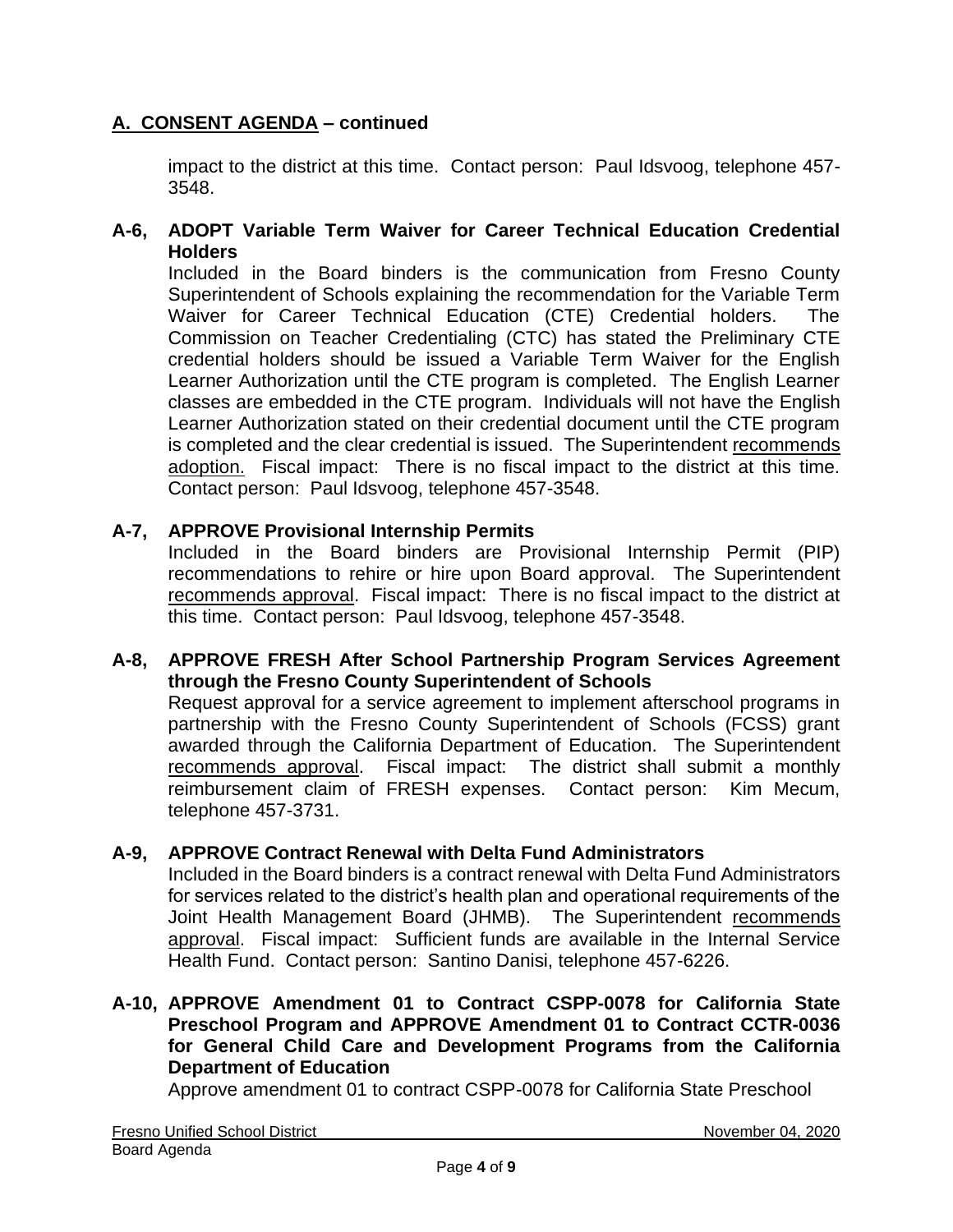Program and approve amendment 01 to contract CCTR-0036 for General Child Care and Development Programs from the California Department of Education. Amendments (01) provide eligibility for part-day preschool and child development centers for up to two periods within a 24-month period without requiring a family to recertify as a new enrollment each year. The Superintendent recommends approval. Fiscal impact: There is no fiscal impact to the district. Contact person: Lindsay Sanders, telephone 457-3750.

# **A-11, APPROVE Amendment to Independent Services Contract Agreement with Corwin Press**

Included in the Board binders is an addendum to the independent services contract for author Doug Fisher to provide an additional five virtual professional learning sessions for teachers and leaders in support of the previous four sessions delivered in August. The training will again focus on the content of the newly released Distance Learning Playbook with research-based strategies to ensure learning in any instructional delivery model. Participants previously received the resource to support their professional learning. The Superintendent recommends approval. Fiscal impact: \$27,000 was paid for the August services through grant funds in the Leadership Development budget. The additional \$22,410 is available through the same funding source. Contact person: Kim Mecum, telephone 457- 3731.

# **A-12, APPROVE Amendment to Halcyon Behavioral, LLC Agreement**

Included in the Board binders is an amendment to the agreement with Halcyon Behavioral, LLC, the district's mental health and substance abuse provider for Preferred Provider Organization (PPO) health plan members. The Superintendent recommends approval. Fiscal impact: There is no fiscal impact associated with this amendment. Contact person: Santino Danisi, telephone 457-6226.

# **A-13, APPROVE Purchase of Additional Coverage of Gaggle**

Included in the Board packets is the invoice with Gaggle to provide additional coverage of students in grades second and third. Gaggle is a content-analysis service that monitors Email, OneDrive and Teams Chat using machine learning to identify inappropriate language like sexual content and bullying as well as situations that might lead to self-harm or harm to others. The current contract covers grades fourth through twelfth. However, now that Gaggle has been in place for a month, it has become clear that the kind of misbehavior that it catches would be beneficial for students in younger grades. The Superintendent recommends approval. Fiscal impact: The invoice for the additional coverage is \$20,600 and will begin November 05, 2021 and continue through June 30, 2021. Contact person: Kurt Madden, telephone 457-3868.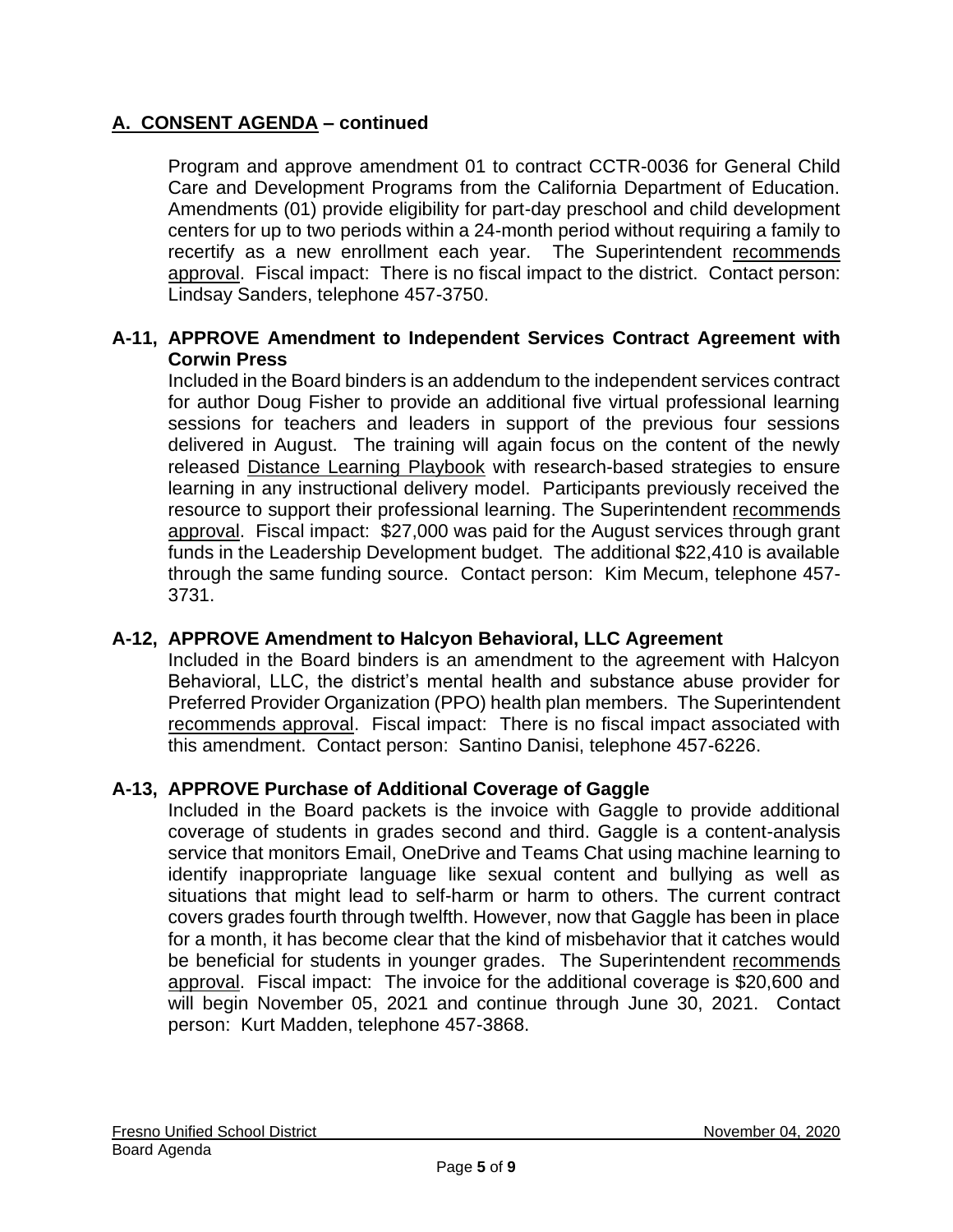### **A-14, APPROVE Award of Bid 21-09 Sections A, B and C, Gymnasium Bleacher Installation at Various Middle Schools**

Included in the Board binders is information on Bid 21-09 Sections A, B and C, to install new four-row motorized bleachers in the gymnasiums at Ahwahnee, Computech, Cooper, Sequoia, Terronez and Tioga Middle Schools. The projects, which include electrical connections for the bleachers and related accessibility improvements, are recommended for these six remaining middle schools with manually operated wooden bleacher systems. The existing bleachers are over 25 years old and require frequent repairs, with replacement parts difficult to obtain. Staff recommends award to the lowest responsive, responsible bidder: Sections A, B and C: Viking Enterprises (Fresno, California) \$413,800. The Superintendent recommends approval. Fiscal impact: \$413,800 is available in the Measure X Fund. The total Measure X project construction cost, including the district purchased bleacher equipment, is \$897,089. Contact person: Karin Temple, telephone 457-3134.

#### **A-15, APPROVE Award of Bid 21-06, USDA Commodity Prepared Food Products** Included in the Board binders is information on Bid 21-06, to establish fixed pricing for USDA commodity prepared beef, chicken, pork and fish products. Utilizing USDA commodity foods allows schools to contract with state approved commercial food processors to convert raw bulk foods into more convenient, ready-to-use products to be served in student meals funded by the National School Breakfast

and Lunch Programs. Commodity foods are offered at a significantly discounted price from commercial products. The initial term of the agreement is through June 30, 2021, with the option for two one-year renewals.

| City/State<br>Vendor                                 | Est. Annual Award |
|------------------------------------------------------|-------------------|
| (Silver City, NC)<br>Brookwood Farm, Inc.            | \$<br>16,500      |
| (Monticello, MN)<br>Cargill Kitchen Solutions, Inc.  | \$<br>129,815     |
| (Troy, OH)<br>ConAgra Brands, Inc.                   | \$<br>261,300     |
| Goodman Food Products,                               |                   |
| dba Don Lee Farms<br>(Inglewood, CA)                 | \$<br>31,895      |
| (Gardena, CA)<br><b>Integrated Food Services</b>     | \$<br>919,991     |
| (Harrison, OH)<br>JTM Provisions Co., Inc.           | \$<br>205,412     |
| Jennie-O Turkey Store                                |                   |
| Sales, LLC<br>(Wilmar, MN)                           | \$<br>199,840     |
| Land O' Lakes, Inc.<br>(Arden Hills, MN)             | 45,095            |
| (Santa Fe Springs, CA)<br>M.C.I. Foods, Inc.         | \$<br>55,320      |
| (Hanover, PA)<br>Nardone Bros. Baking Co., Inc.      | \$<br>4,465       |
| (Elwood, IN)<br>Red Gold, LLC                        | \$<br>274,650     |
| Schwan's Food Service, Inc.<br>(Marshall, MN)        | \$<br>491,770     |
| (Orrville, OH)<br>The J.M. Smucker Company           | \$<br>406,060     |
| <b>Trident Seafoods Corporation</b><br>(Seattle, WA) | \$<br>22,800      |
| Tyson Prepared Foods, Inc.<br>(Springdale, AZ)       | \$<br>1,508,285   |
| (Clovis, CA)<br>Wawona Frozen Foods                  | \$<br>3,683       |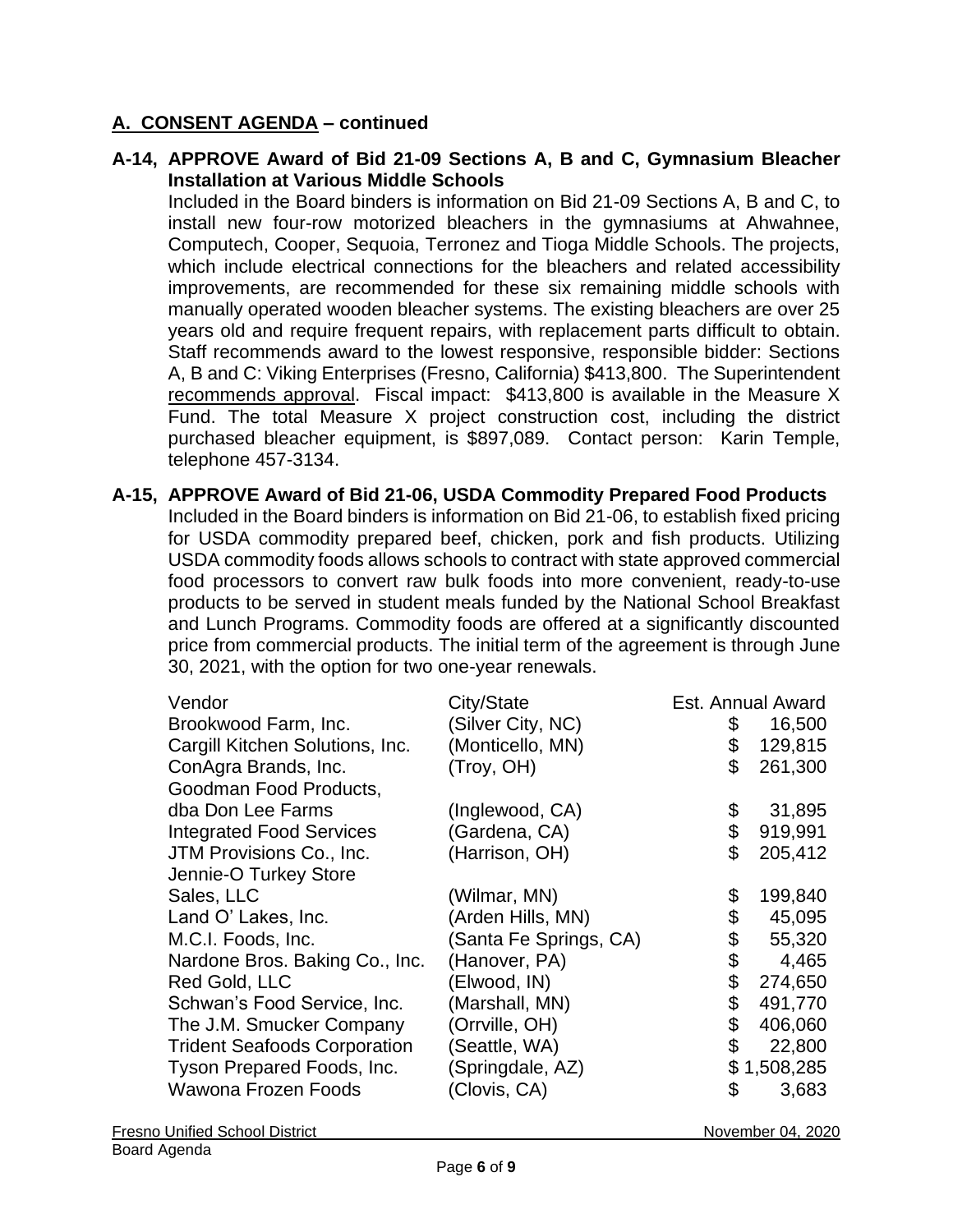The Superintendent recommends approval. Fiscal impact: \$4,576,881 is available in the Food Services budget. Contact person: Karin Temple, telephone 457-3134.

### **A-16, RATIFY Grant Application to Albertsons Companies Foundation for the Nourishing Neighbors Program**

It is recommended the Board ratify a grant application submitted by the Food Services Department to the Albertsons Companies Foundation, which funds projects to address hunger. Fresno Unified was nominated to apply for funding by No Kid Hungry/Share our Strength. This grant program funds up to \$100,000 to organizations serving vulnerable and marginalized communities. The district applied for funding to purchase two refrigerated vans to facilitate meal deliveries for disadvantaged students with disabilities, for whom access to meal sites may be limited. The Superintendent recommends ratification. Fiscal impact: The grant would fund the entire cost of the refrigerated vans. If the grant is not awarded, the Food Services Department will explore other ways to fund the vans to allow expansion of meal delivery service to disadvantaged students with disabilities. Contact person: Karin Temple, telephone 457-3134.

# **A-17, RATIFY Purchase Orders from August 1, 2020 through August 31, 2020**

Included in the Board binders is information on purchase orders issued from August 1, 2020 through August 31, 2020. For the reported dates, no purchase orders are identified that may present a potential conflict of interest for an individual Board member. Please be advised that pursuant to Board Bylaw 9270, each individual Board member has a continuing duty to disclose and abstain from voting on any item where the potential for a conflict of interest exists. The Superintendent recommends ratification. Fiscal impact: Funding is noted on the attached pages. Contact person: Karin Temple, 457-3134.

#### **END OF CONSENT AGENDA (ROLL CALL VOTE)**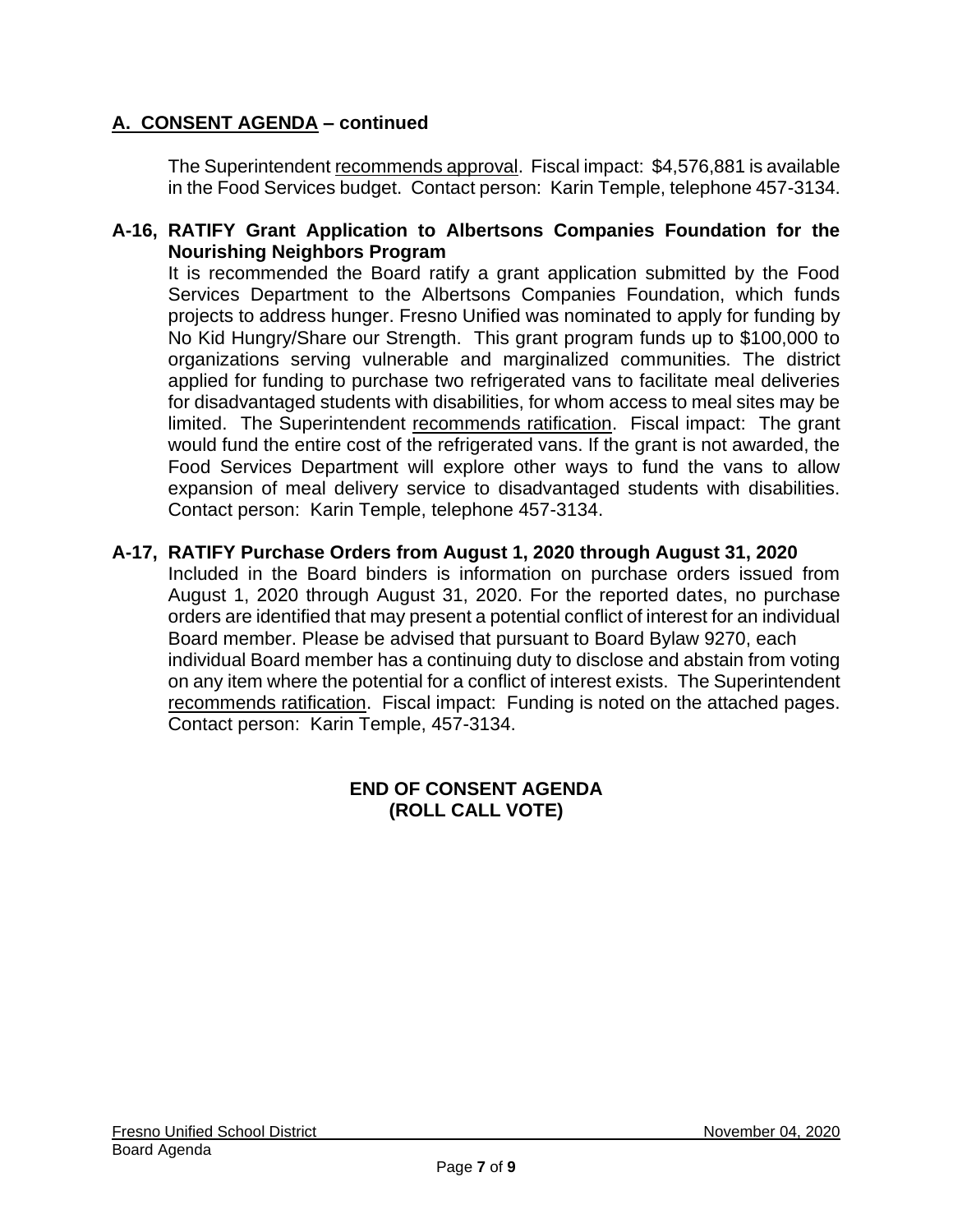# **UNSCHEDULED ORAL COMMUNICATIONS**

In accordance with Executive Order N-29-20 Paragraph 3, the November 04, 2020 Board of Education meeting will be held via teleconferencing. Individuals who wish to address the Board may do so by:

- Submitting an email to [publiccomment@fresnounified.org;](mailto:publiccomment@fresnounified.org) or
- Leaving a voice message by calling 559-457-6222 (voice message will be transcribed).

Please include your name, agenda item number or subject matter being addressed, along with a 250-word description of the subject matter being addressed. Emails and voicemails received by no later than 8:00 p.m. on November 03, 2020 will be part of the record for the Board's information and/or discussion, will be posted on [www.fresnounified.org/board](http://www.fresnounified.org/board) and will be included in the minutes. Please note that consistent with Board Bylaw 9323, any statements submitted for public comment that are inappropriate in nature, including, but not limited to statements that are obscene, threatening or substantially disruptive to school operations, will either be redacted, or will not be posted.

Members of the public with questions on school district issues may submit them in writing. The Board will automatically refer to the Superintendent any formal requests that are brought before them at this time. The appropriate staff member will furnish answers to questions.

# **B. CONFERENCE/DISCUSSION AGENDA**

# **\*6:15 P.M.**

**B-18, HOLD a Public Hearing in the Matter of the Aspen Ridge Public School Charter Petition**

Aspen Public Schools, Inc. has delivered a petition to the district to operate a new charter, Aspen Ridge Public School, seeking authorization to operate July 01, 2021 through June 30, 2026. The charter proposes to open Fall of 2021 with 200 students in grades seven through ten. The petition was received by the Charter Office on September 21, 2020 and will appear on the December 09, 2020 Board Agenda for a decision. Fiscal impact: There is no fiscal impact to the district at this time. Contact person: Kim Mecum, telephone 457-3731.

# **\*6:30 P.M.**

# **B-19, PRESENT and DISCUSS District Efforts to Address Chronic Absenteeism**

The Department of Prevention & Intervention and School Leadership will present on the district's efforts in addressing chronic absenteeism and the current challenges with student attendance. Fiscal impact: There is no fiscal impact to the district at this time. Contact person: Santino Danisi, 457-6226; Kim Mecum, telephone 457-3731.